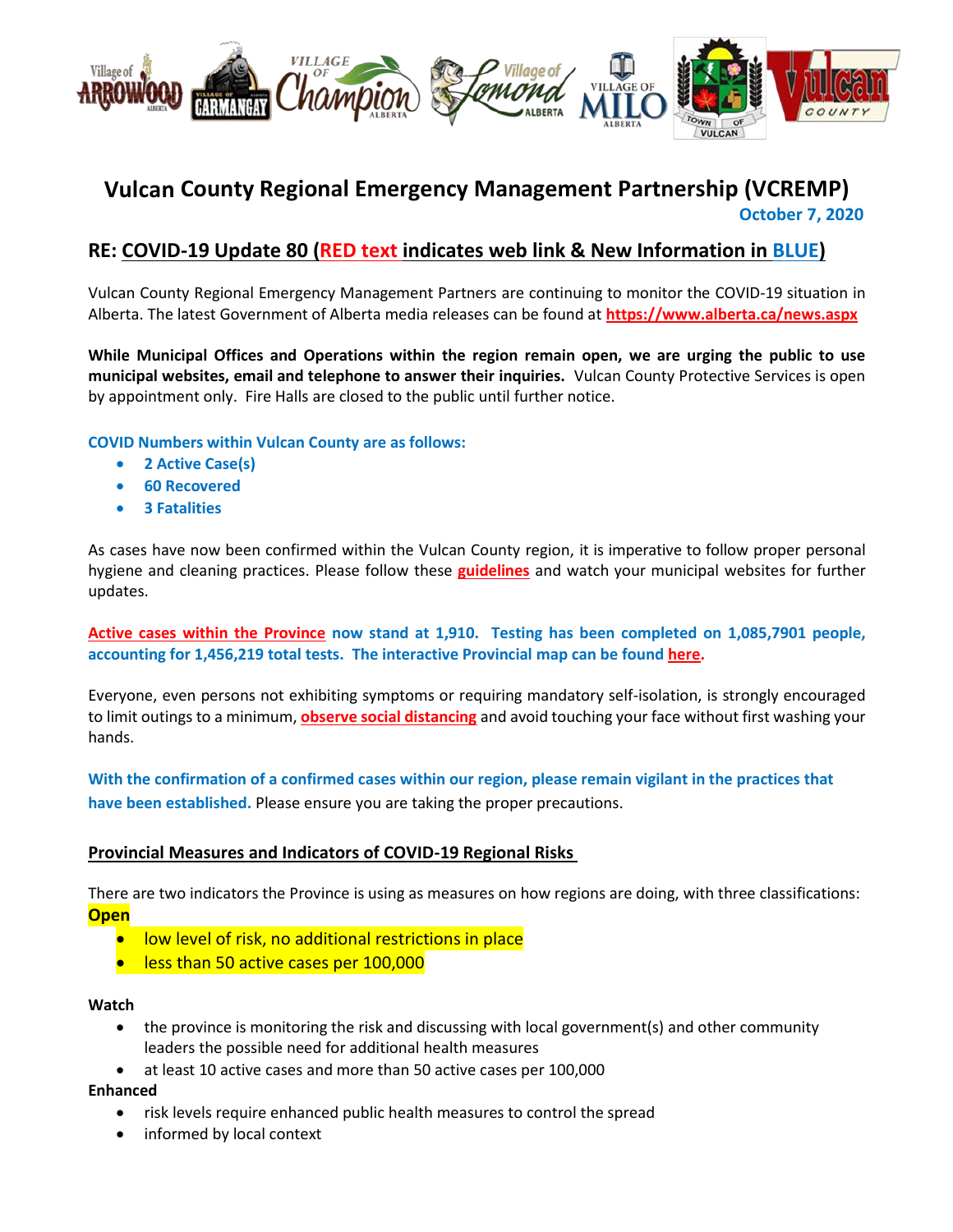

#### **811 Health Link**

Once again, people experiencing 7symptoms are to take the **[online](https://myhealth.alberta.ca/Journey/COVID-19/Pages/COVID-Self-Assessment.aspx)** self-assessment. As a further reminder, **811-health link is for those who are feeling ill and seeking advice**.

If you, or someone you care about, are feeling overwhelmed with emotions like sadness, depression, or anxiety, or feel like you want to harm yourself or others

- Mental Health Help Line at 1-877-303-2643
- Addiction Help Line at 1-866-332-2322

Above information sourced from: **https://www.alberta.ca/coronavirus-info-for-albertans**

Sincerely,

**Nels Petersen** Regional Director of Emergency Management **Vulcan County Regional Emergency** Management Partnership

Phone: 403-485-3111 Fax: 403-485-2920

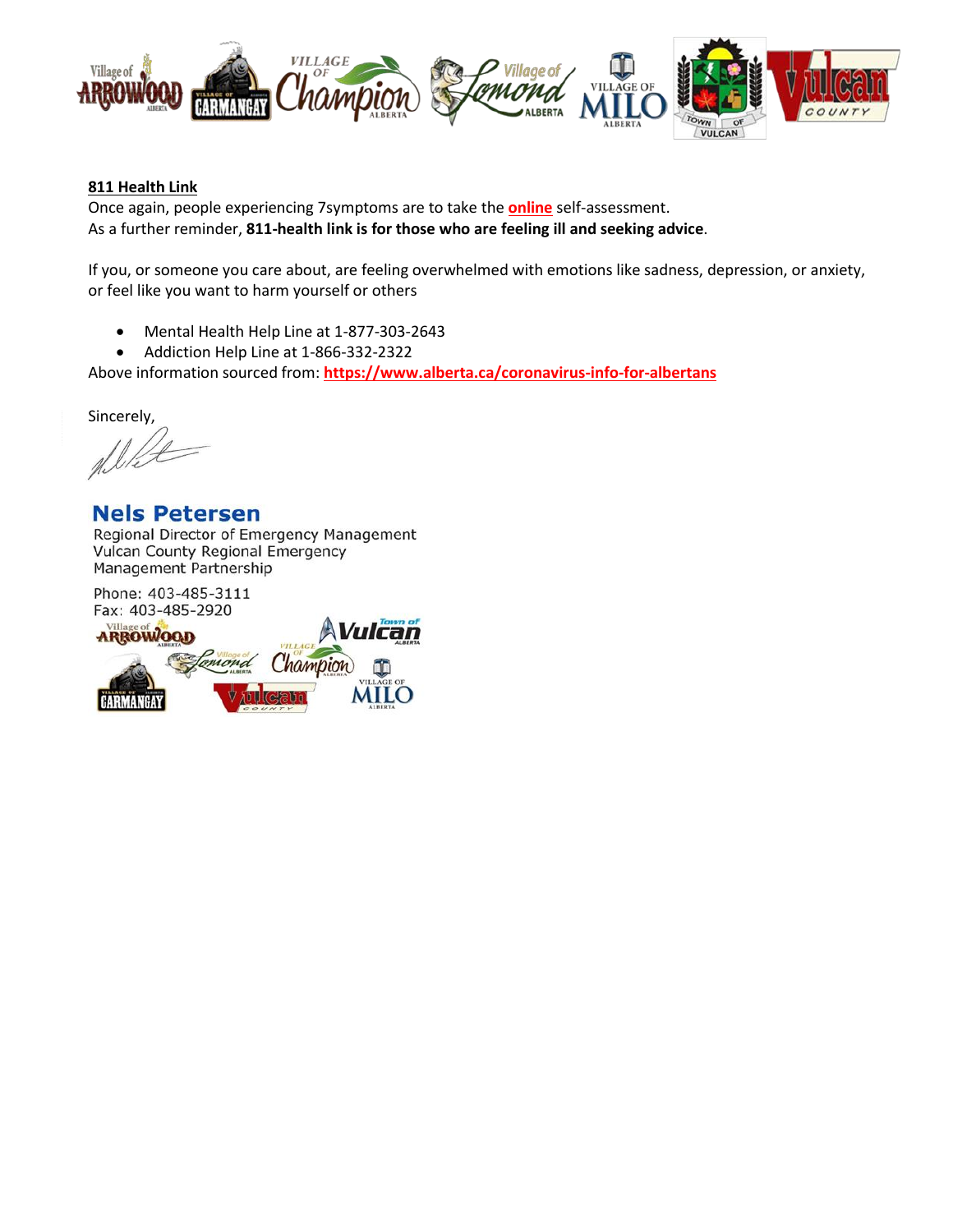#### **COVID-19 INFORMATION**

# **ADVICE FOR SAFE HOLIDAY ENTERTAINING**

### **To protect ourselves, our loved ones and our communities, we must be mindful of the role we all play in helping to reduce the spread of COVID-19 during holidays.**

COVID-19 is highly transmissible in social settings. One infected person could cause many people attending the same gathering to become ill. We urge you to be diligent, follow public health guidance, and have safe and happy holidays.

### **If you are hosting**

- Consider virtual options or keep things small with your cohort – think about how many people the space can be accommodated safely.
- Ensure there is enough space for physical distancing between people from different cohorts.
- When deciding where to host, use the home or facility that offers the greatest space possible with the highest ceilings and best ventilation.
- Be clear about what your boundaries and expectations are with your guests ahead of time.
- Ask guests what measures would make them feel more comfortable and do your best to accommodate.
- Try to limit contacts in the two weeks prior (especially if your plans include potentially being in close contact with guests with higher risk). Encourage your guests to do the same.
- Holiday planning can take a lot of time and effort. This makes changing plans if you feel sick even harder, but it is essential in order to keep your guests safe. Consider having a back up plan just in case.
- Remind guests who are not feeling well to stay home. Ask all guests to complete the [Daily Symptom Checklist](https://open.alberta.ca/dataset/56c020ed-1782-4c6c-bfdd-5af36754471f/resource/6607784e-b42e-46c2-ba76-031c3b0217c5/download/covid-19-relaunch-daily-checklist.pdf) prior to attending.
- If you are feeling unwell (even if your symptoms are minor) cancel and make alternative arrangements.
- Be aware of restrictions [on gathering sizes](https://www.alberta.ca/restrictions-on-gatherings.aspx#:~:text=50%2Dperson%20limit%20on%20indoor,people%20is%20difficult%20to%20maintain.) (including indoor and outdoors) in your community.
- Ensure proper ventilation with outside air to help reduce airborne contaminants. Keep windows open (weather permitting) to increase ventilation indoors.
- Ensure proper cleaning and disinfecting of high touch surfaces, shared items and dishes.
- Minimize physical contact between people.
- Wear a mask (when not eating or drinking) if you are going to be in close contact with people not in your household or cohort. Maintain the required physical distance as much as possible.
- Have hand sanitizer, hand soap and alcohol wipes available for guests to sanitize their hands at common touch points, and encourage its use by all prior to eating.
- Avoid last-minute shopping at peak times by planning ahead.

### **If you are travelling**

- Stay up to date with developments related to COVID-19 in your own community and the community you plan on visiting.
- Be aware of local quarantine requirements and/or travel restrictions if travelling out of country or province.
- Limit your contacts in the two weeks prior to travel (especially if you will be spending time with people who are at higher risk).

Albertan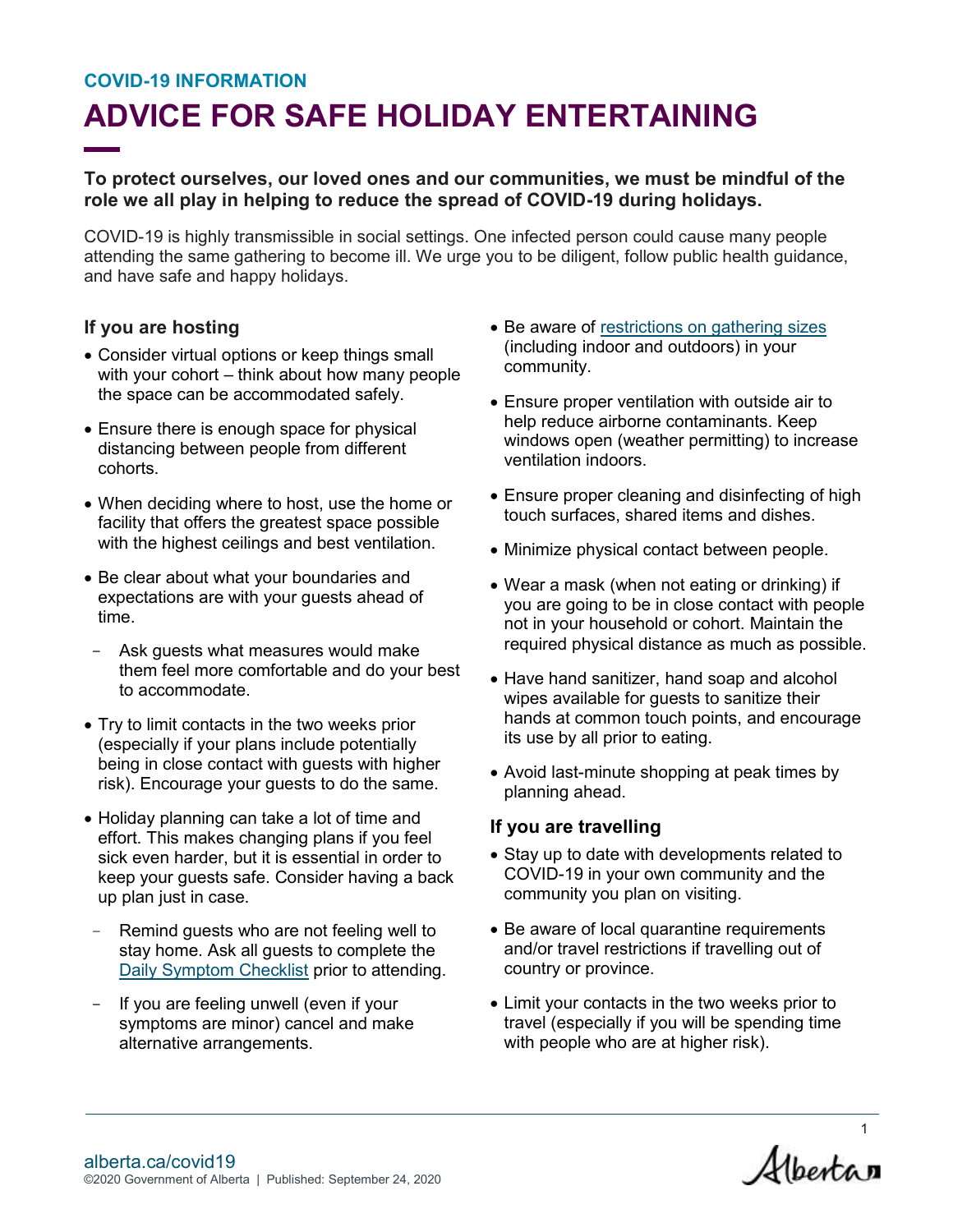# **COVID-19 INFORMATION ADVICE FOR SAFE HOLIDAY ENTERTAINING**

- Be symptom free for two weeks prior to travel. If you feel unwell stay home, even if your symptoms are minor.
- Ask those you are visiting what precautions they are taking, and if you are uncomfortable, do not go.
- If taking transportation with people from outside your household or cohort or taking public transport, wear a mask and sanitize your hands frequently. Try to travel during off-peak hours.
- Visit for shorter periods of time if and when possible. The less time you spend in close contact with other people, the less risk.

# **Activities**

- Choose games and activities without shared items and where participants can maintain physical distance as much as possible.
- Follow available guidance for indoor singing and the use of musical instruments.
- Limit activities that require close contact between people from different households or cohorts.
- Weather permitting, have events outside to reduce the risk.
- Limit the time spent and the number of people indoors.

### **Meals**

- Everyone should clean their hands before and after a meal.
- Set up separate seating areas for different groups at meal times.
- Seat people who live in the same household or are in a cohort together.
- Seat higher risk guests in places where they can have more distance from others, while still participating in the festivities.
- Have one person plate everyone's meals so people are not sharing serving utensils.
- The person serving should wash or disinfect their hands before and after serving, and should wear a mask.
- Limit buffet or family-style serving to people who are in the same household or cohort.
- Consider having pre-portioned food, ordering take-out or asking guests to bring their own meals.

# **Visiting family members in care**

- If you plan on visiting a family member who is in a continuing care or hospital setting, make sure you understand the facility's visitor policy. AHS facilities fall under the [Alberta Health Services'](https://www.albertahealthservices.ca/topics/Page17001.aspx#:~:text=Be%2014%20years%20of%20age%20and%20older%20OR%20accompanied%20by%20an%20adult.&text=For%20continuing%20care%2C%20children%20under,and%20out%20of%20all%20visits.)  [visitation policy.](https://www.albertahealthservices.ca/topics/Page17001.aspx#:~:text=Be%2014%20years%20of%20age%20and%20older%20OR%20accompanied%20by%20an%20adult.&text=For%20continuing%20care%2C%20children%20under,and%20out%20of%20all%20visits.)
- If you are feeling unwell, even with minor symptoms, you must not visit.
- Maintain physical distance from other visitors at all times unless you live in the same household.
- Contact the setting where your family member lives before your visit to make sure you understand the prevention measures they are taking.

### **Evaluating personal risk**

- Keep up to date with information about COVID-19 transmission through the Government of Alberta website: [https://www.alberta.ca/coronavirus-info-for](https://www.alberta.ca/coronavirus-info-for-albertans.aspx)[albertans.aspx.](https://www.alberta.ca/coronavirus-info-for-albertans.aspx)
- You can learn more about the current state of your local area by looking at the [COVID-19](https://www.alberta.ca/maps/covid-19-status-map.htm)  [relaunch status map.](https://www.alberta.ca/maps/covid-19-status-map.htm)
- In addition to evaluating transmission risk, Individuals can take a personal risk assessment to determine if they are more likely to experience severe outcomes if infected with COVID-19 using the [COVID-19 personal risk](https://www.alberta.ca/lookup/COVID-19-personal-risk-severity-assessment.aspx)  [severity assessment.](https://www.alberta.ca/lookup/COVID-19-personal-risk-severity-assessment.aspx)

<sup>2</sup><br>Albertan